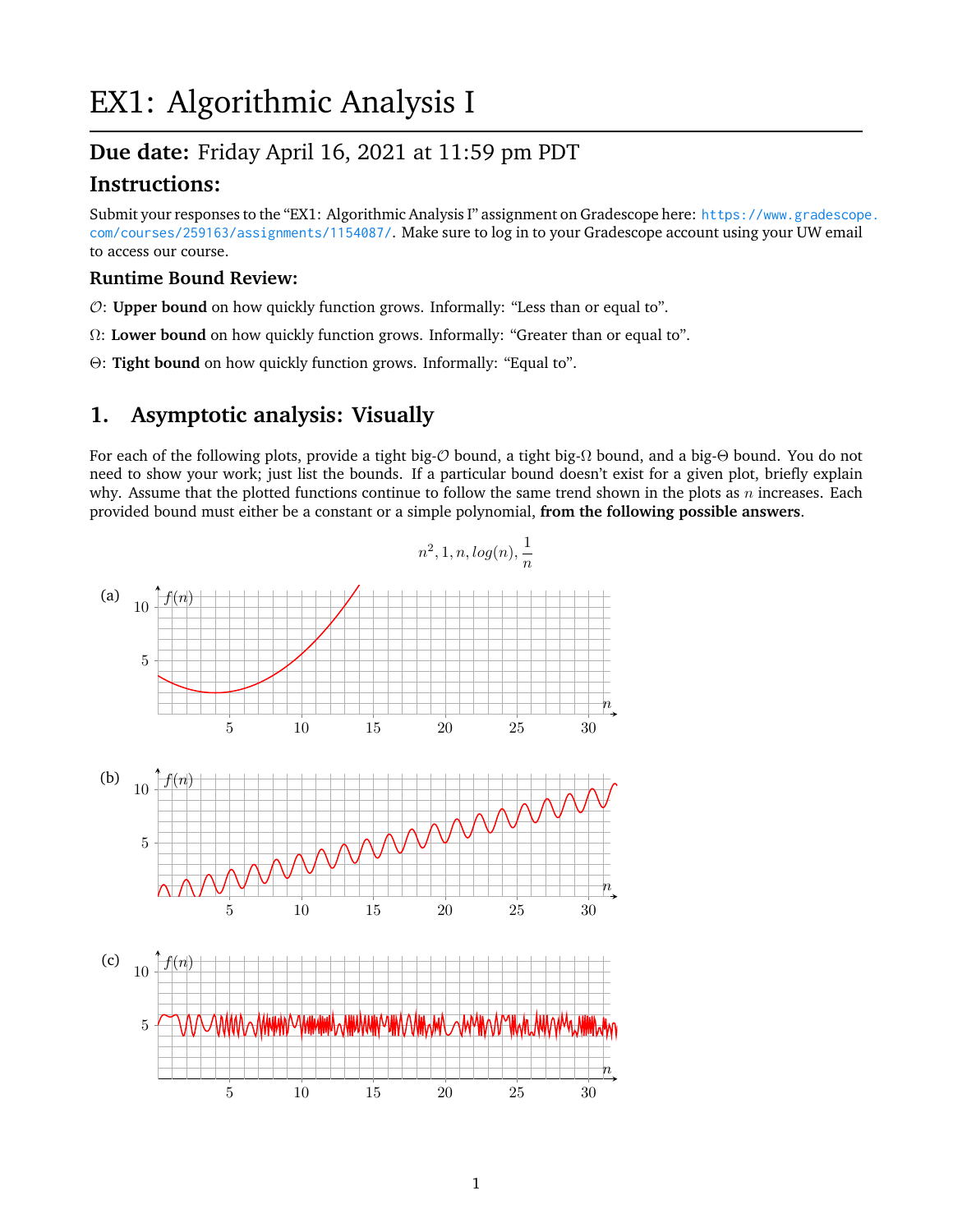

## **2. Case and Asymptotic Analysis**

In this problem we will analyze code in the printSmilies method below. The code is not particularly efficient (i.e. you should not use this code snippet as a model for how to use data structures). You should assume that this code uses the Java implementations of ArrayList and LinkedList – in particular, that add on a LinkedList takes constant time because the object stores a reference to the back of the list.

```
1 public void printSmilies(ArrayList<Integer> input, int target) {
2 LinkedList<Integer> products = new LinkedList<>();
\mathbf{f} for (int i = 0; i < input.size(); i++) {
4 for (int j = 0; j < input.size(); j^{++}) {
5 products.add(input.get(i) * input.get(j));
6 }
7 }
8
9 LinkedList<Integer> occurrencesOfToFind = new LinkedList<>();
10
11 while (products.size() != 0) {
\int_{12} int next = products.remove(0); // remove the value at index 0
\mathbf{if} (next == target) {
14 occurrencesOfToFind.add(next);
15 }
16 }
17
18 for (int i = 0; i < occurrences Of ToFind.size(); i^{++}) {
19 for (int j = 0; j < occurrences Of ToFind.size(); j^{++}) {
20 System.out.println(":D");
21 }
22 }
23 }
```
Answer the following questions about the runtime of the printSmilies method. In this problem, input is defined to have  $n$  elements. For each of the problems asking for asymptotic bounds, if your answer uses a variable, your answers should be in terms of *n*. All big-*O*, big-Ω, and big-Θ bounds should be simplified. You can assume System.out.println calls will always run in constant time.

Remember that "best/worst-case" refer to the *inputs* that yield the fastest or slowest possible runtime functions, respectively.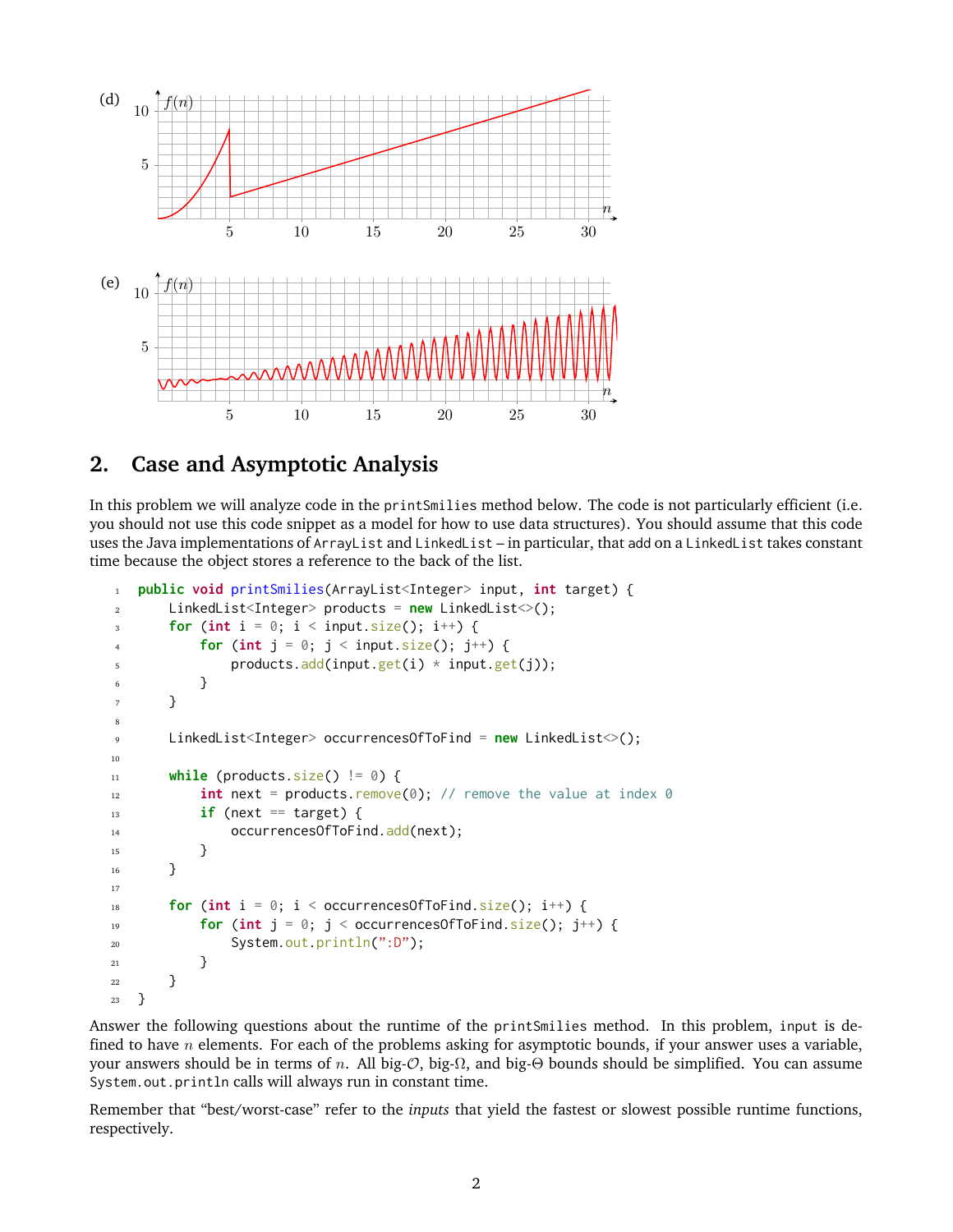- (a) Give the simplified big-Θ bound for runtime of the first loop on lines 3-7. (Note: the runtime bound is the same across all cases). If your answer uses a variable, it should be in terms of  $n$ , the size of the input.
- (b) Note that the runtime for last loop is based on the size of occurrencesOfToFind (note: this is not the same variable as n, the input size to this method). To figure out that last loop's runtime, let's break it down by analyzing the previous loop on lines 11-16:
	- What sort of state of the parameters input and target will trigger the worst case where occurrencesOfToFind is as big as possible? Give an example 5-element list value for input and an example value for target that would trigger the worst case. Then, describe the general pattern that would trigger the worst case in no more than 1 sentence.
	- Give a simplified big-Θ bound for the size of occurrencesOfToFind in this worst case. If your answer uses a variable, it should be in terms of  $n$ , the size of input.
	- What sort of state of the parameters input and target will trigger the best case where occurrences Of ToFind is as small as possible? Give an example 5-element list value for input and an example value for target that would trigger the best case. Then, describe the general pattern that would trigger the best case in no more than 1 sentence.
	- Give a simplified big-Θ bound for the size of occurrences of ToFind in this best case. If your answer uses a variable, it should be in terms of  $n$ , the size of input.
- (c) Consider the worst case runtime situation discussed in the previous question for the loop on lines 18-22 for the following problems.
	- Give a tight big- $\mathcal O$  for the runtime of lines 18-22. If your answer uses a variable, it should be in terms of  $n$ , the size of input.
	- Give a tight big- $\Omega$  for the runtime of lines 18-22. If your answer uses a variable, it should be in terms of  $n$ , the size of input.
- (d) Consider the best case runtime situation discussed in the previous question for the loop on lines 18-22 for the following problems.
	- Give a tight big-O for the runtime of lines 18-22. If your answer uses a variable, it should be in terms of  $n$ , the size of input.